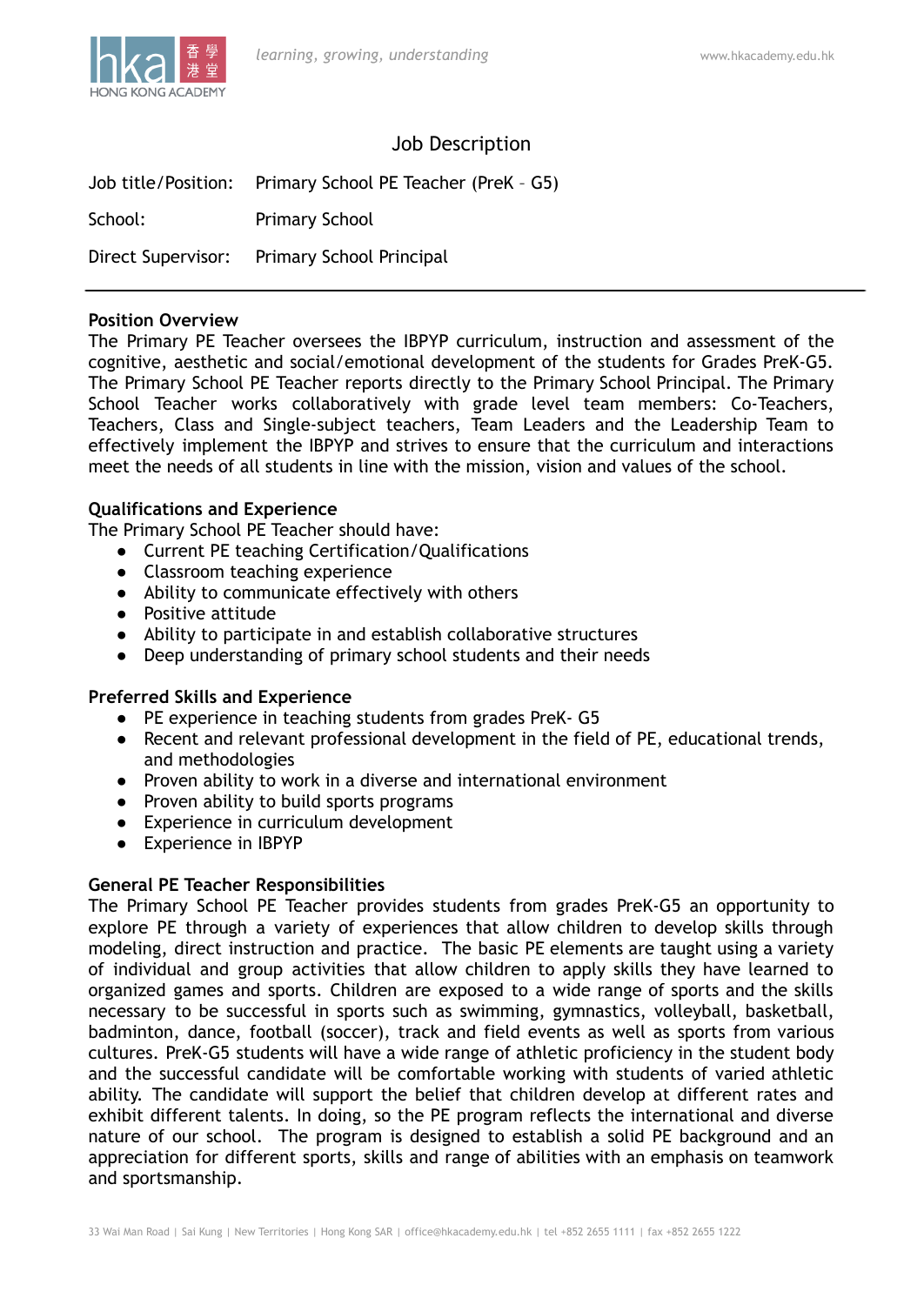

# **General PE Responsibilities**

The Primary School PE Teacher will be responsible for:

- Plan and organise PE learning experiences through the development of daily and weekly lesson plans
- **●** Cooperate with classroom teachers to organise student movement and sporting exhibitions and events
- **●** Implement teaching strategies that integrate the PE curriculum as well as address the needs of students as in line with PYP Units where relevant and appropriate
- **●** Evaluate and maintain student records of achievement in PE
- **●** Participate in PE curriculum development
- **●** Maintain positive communication about PE programme and events with the parents and community
- Organise school wide Sports Day
- **●** Collaborate and organize with other specialist teachers school events and specials programmes

## **General Teaching Responsibilities**

In addition to the subject responsibilities, teachers at HKA are welcomed into a collegial and collaborative working environment. In support of this teachers are expected to:

- Communicate and liaise on a regular basis with fellow department/grade members with regard to planning, assessment, parent and community contact, subject organisation and classroom community establishing developmentally appropriate expectations and routines
- Communicate and liaise with other school colleagues in an effort to promote and establish integration links and/or awareness
- Take an active role in behavioral management and pastoral care of class and grade level groups
- Attend and constructively contribute in staff and department/grade meetings
- Assist in supervision of student breaks
- Maintain up-to-date records of assessment, planning, reports, conferences, and communication with parents to include monthly blogs for each grade level and curriculum evenings
- Establish links with your parent community to ensure that parents are kept well informed about student progress
- Maintain effective classroom management practices
- Report student progress to parent community through semester narrative progress reports, semester parent conferences, and online portfolios and journals
- Assist, as required, in the development of curricular materials
- Act as a resource/contact/support for new staff members (e.g. curriculum, schedules, procedures)
- Engage and contribute to the school beyond your role, e.g. co-curricular activities, coaching, community events, etc…
- Participate in and assist with school events as required e.g. sports teams, sports day
- Continue professional development through workshops, seminars, network meetings,journals, etc…
- Other duties as assigned by Supervisor